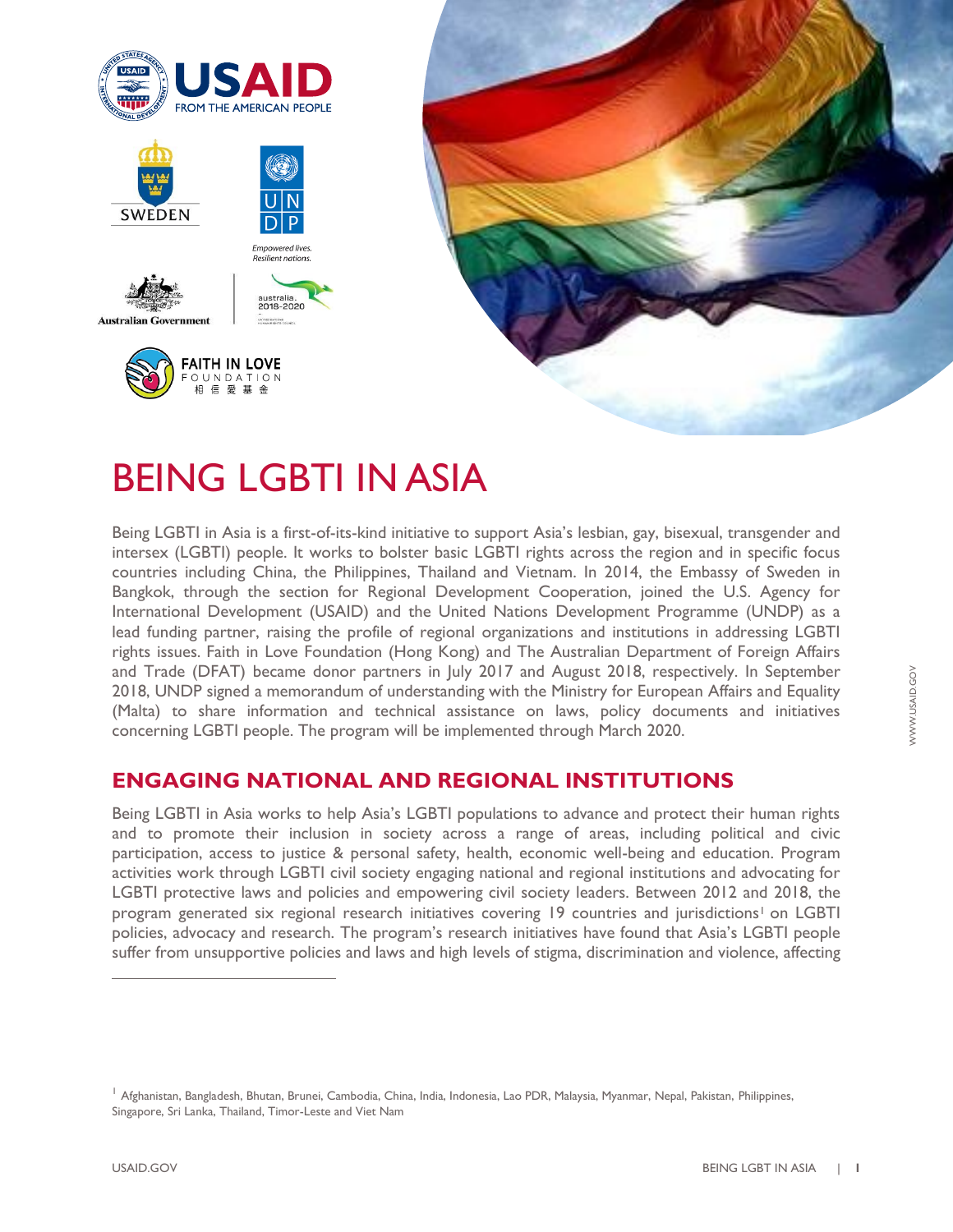every aspect of LGBTI people's lives. Data generated through research has provided evidence-based advocacy for legal and policy development and for improving the inclusiveness of LGBTI people in society.

### **ADVOCATING FOR LGBTI PROTECTIVE LAWS AND POLICIES**

Key objectives include working with LGBTI civil society to engage with country-level institutions to advocate for LGBTI protective laws and policies and supporting community empowerment and mobilization activities. The program also supports multi-stakeholder dialogues on LGBTI rights, promoting advocacy frameworks to address discrimination and assist in legal challenges. In doing so, the program conducts policy and operational research. It also promotes strategy development among key populations including faith-based communities and the private sector to effectively address LGBTI and sexual orientation, gender identity and expression and sex characteristics (SOGIESC) issues.

### **GENERATING PARTNERSHIPS, DIALOGUE AND UNDERSTANDING**

The program has been successful in building a coalition of support bringing together 218 government departments, 603 civil society organizations, 28 human rights bodies and 168 private sector organizations across 60 countries worldwide, including 34 countries and jurisdictions in the region. The partnership has reviewed LGBTI rights in Asia, establishing country-level dialogues and publishing reports for eight countries: Cambodia, China, Mongolia, Nepal, Philippines, Thailand and Vietnam. The program is working with the ASEAN SOGIE Caucus (ASC), the Asia-Pacific Transgender Network (APTN), the Asia-Pacific Forum of National Human Rights Institutions (APF), the Economist Events, the Salzburg Global Forum and other UN agencies including International Labor Organization (ILO), Office of the United Nations High Commissioner for Human Rights (OHCHR), Joint United Nations Program on HIV/AIDS (UNAIDS), United Nations Educational, Scientific and Cultural Organization (UNESCO), United Nations Population Fund (UNFPA), UN Women and World Health Organization (WHO). The program has an active social media presence through Facebook (100,000+ likes\* <sup>2</sup>), Twitter (8,500+ followers\*), China's popular social media site, Weibo (206,270 followers\*), Instagram and Medium.

#### **USAID's "Being LGBTI in Asia" webpage:**

[www.usaid.gov/](https://www.usaid.gov/asia-regional/being-lgbt-asia)asia-regional/being-lgbt-asia

**UNDP's "Being LGBTI in Asia" webpage:**

[www.asia-pacific.undp.org/content/rbap/en/home/operations/projects/overview/being-lgbt-in-asia/](http://www.asia-pacific.undp.org/content/rbap/en/home/operations/projects/overview/being-lgbt-in-asia/)

<sup>&</sup>lt;sup>2</sup> \*As of September 2018